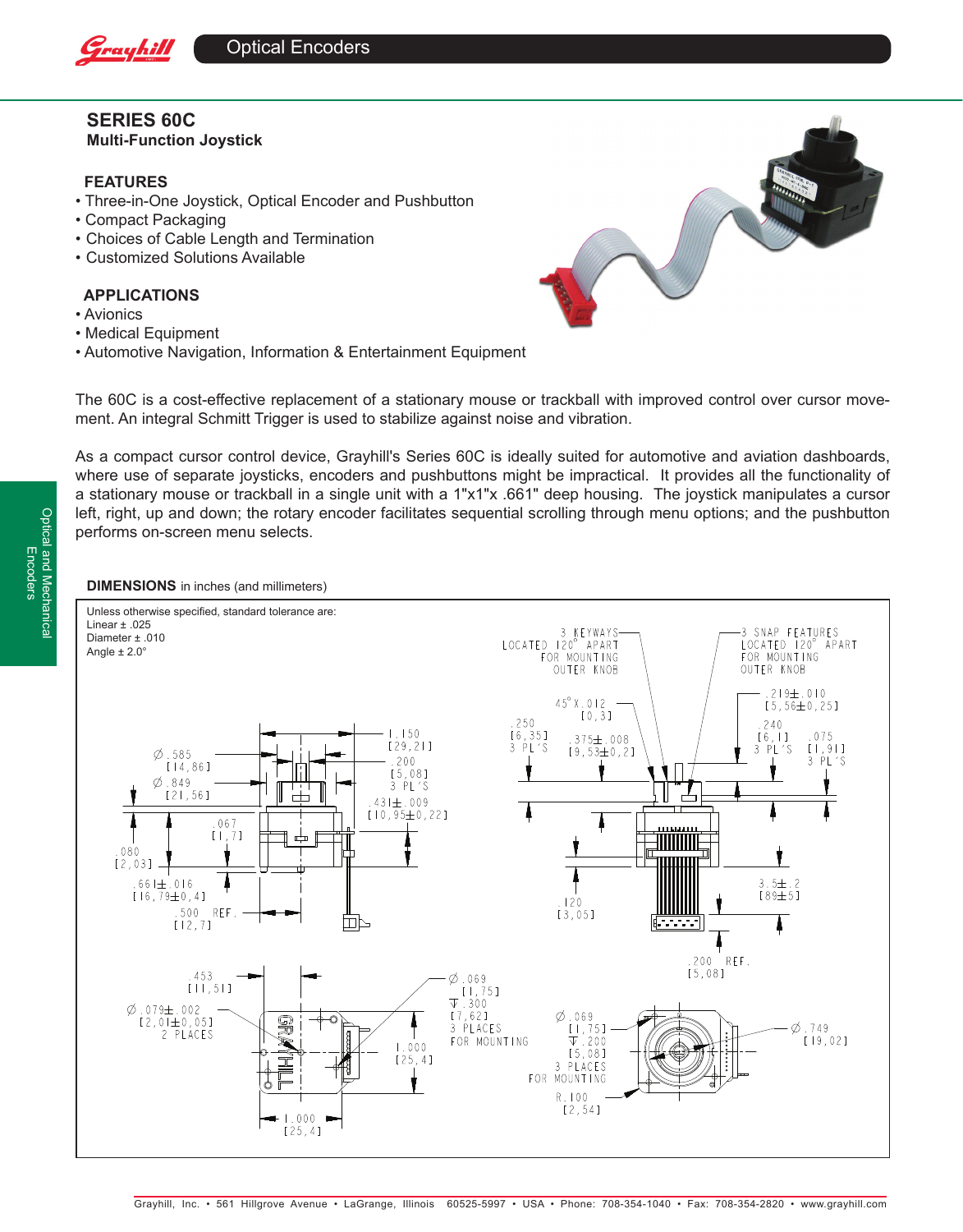

Optical and Mechanical Encoders

Optical and Mechanical<br>Encoders

#### **MOUNTING DETAILS** in inches (and millimeters)



## **JOYSTICK OPERATION + ENCODER WAVEFORM AND TRUTH TABLE** Standard Quadrature 2-Bit Code

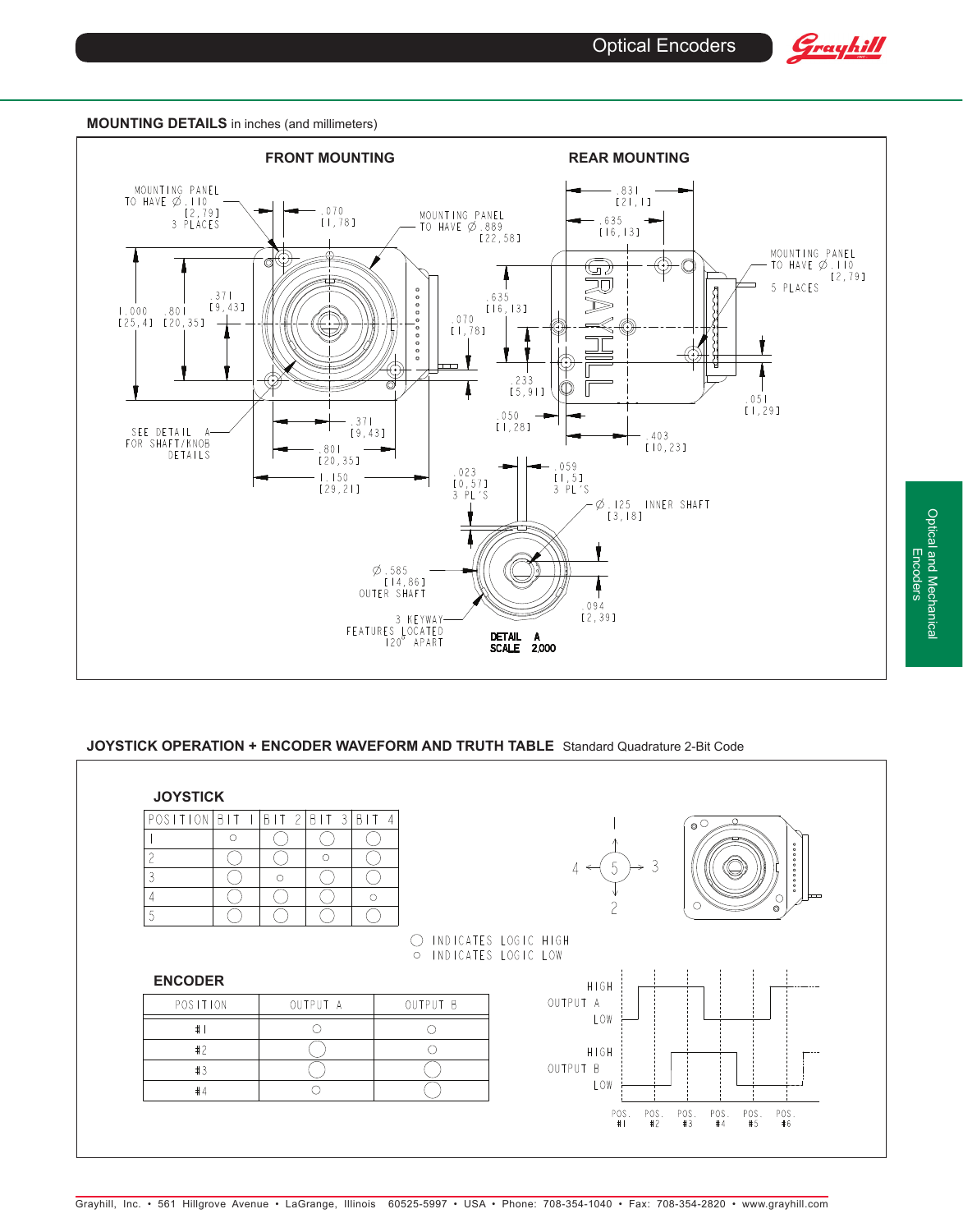

## **SWITCH SCHEMATIC**



# **SPECIFICATIONS Rotary**

#### **Electrical and Mechanical Ratings**

**Operating Voltage:** 5.00 ± 0.25 Vdc **Supply Current:** 35mA TYP at 5 Vdc **Power Consumption:** 175mW TYP at 5Vdc **Output:** Direct output from inverting Schmitt trigger

**Output Code:** 2-Bit quadrature, channel A leads channel B by 90° in cw rotation **Logic Output Characteristics:** High: No less than 3.5 Vdc Low: No greater than 1.0 Vdc **Mechanical Life:** 500K rotational cycles (through all positions and a full return) **Rotational Torque:** medium torque option 3.00+2.00 in-oz, torque shall be within 50% of initial value throughout life **Mounting Torque:** 15 in-oz. maximum **Shaft Push/Pull Out Force:** 25 lbs minimum **Terminal Strength:** 15 lbs terminal minimum

#### **Joystick**

#### **Electrical and Mechanical Ratings**

**Operating Voltage:** 5.00 ± 0.25 Vdc **Supply Current:** 35mA at TYP at 5 Vdc **Power Consumption:** 175mW TYP at 5Vdc **Output:** Direct output from inverting Schmitt trigger

#### **Logic Output Characteristics:**

High: No less than 3.5 Vdc Low: No greater than 1.0 Vdc **Mechanical Life:** 500K cycles (through all positions and a full return) **Angle of Throw:** 8° max. in all directions

## **Pushbutton**

#### **Electrical and Mechanical Ratings Rating:** 10 mA at 5 Vdc resistive

**Contact Resistance:** less than 10 ohms **Contact Bounce:** < 4ms make, 10 ms break **Mechanical Life:** 500K actuations minimum **Actuation Force:** option 7 = 485 ± 115grams **Pushbutton Travel:** 0.033 ± 0.015 inches to contact; 0.075 inches maximum

# **Environmental Ratings**

**Operating Temperature Range:** -40°C to 85°C

**Storage Temperature Range:** -55°C to 100°C

**Relative Humidity:** 96 hours at 90-95% humidity at 40°C **Vibration:** Harmonic motion with amplitude of

15g, within a varied 10 to 2000 Hz **Mechanical Shock:**  Test 1: 100g for 6ms half-sine wave with a velocity change of 12.3 ft/s

Test 2: 100g for 6ms sawtooth wave with a velocity change of 9.7 ft/s **Thermocycle:** 4 hours cycling between  $-40^{\circ}$ C to  $85^{\circ}$ C

#### **Materials and Finishes**

**Bushing:** Thermoplastic **Shaft Outer:** Thermoplastic **Upper Housing:** Thermoplastic **Pushbutton Rocker:** Thermoplastic **Pushbutton Actuator:** Thermoplastic **Inner Shaft Slide:** Thermoplastic

**Slider Plate:** Thermoplastic **Backplate:** Thermplastic **Lightpipe, Joystick:** Thermoplastic **Lightpipe, 16 pos:** Thermoplastic **Centering Profile:** Thermoplastic **Shaft Inner:** Aluminum **Pins:** Stainless steel **Barbed Rivet:** Stainless steel **Detent Balls:** Carbon steel 100 with nickel finish **Centering Balls:** Carbon steel 100 with nickel finish **Detent Springs:** Tinned music wire **Centering Springs:** Tinned music wire **Cable ASM:** .050 round conductor flat cable,

PVC coated. Conductors are stranded, topcoated wire

**Solder:** 95.5% SN, 4% AG, 0.5% CU **Dome:** Stainless steel

**PCB 16 Pos:** NEMA grade FR-4. Plating is gold or palladium over nickel

**Infrared Emitter:** Gallium aluminum arsenide **Phototransistor:** Planar silicon

**Resistor:** Carbon film

**Schmitt Trigger:** RoHS Compliant TSSOP, 14 pin

**Lubricating Grease:** Nyogel 774L **Label:** TT406 Thermal transfer cast film

## **OPTIONS**

Contact Grayhill for custom terminations, rotational torque, number of positions, shaft configurations, and resolutions. Control knobs are also available.

### **ORDERING INFORMATION**



**Series**

**Angle of Throw:** 22= 22.5° or 16 positions **Rotation Torque:** M= Medium torque **Pushbutton:** 7= 485 grams **Joystick:** 4= Four directions

**Termination:** 0.050" center ribbon cable with; C= Connector; S= 0.1" stripped end **Cable Length:** 025 thru 250 in 1/2 inch increments, 060= 6.0 inch cable

Available from your local Grayhill Distributor. For prices and discounts, contact a local sales office, an authorized distributor, or Grayhill.